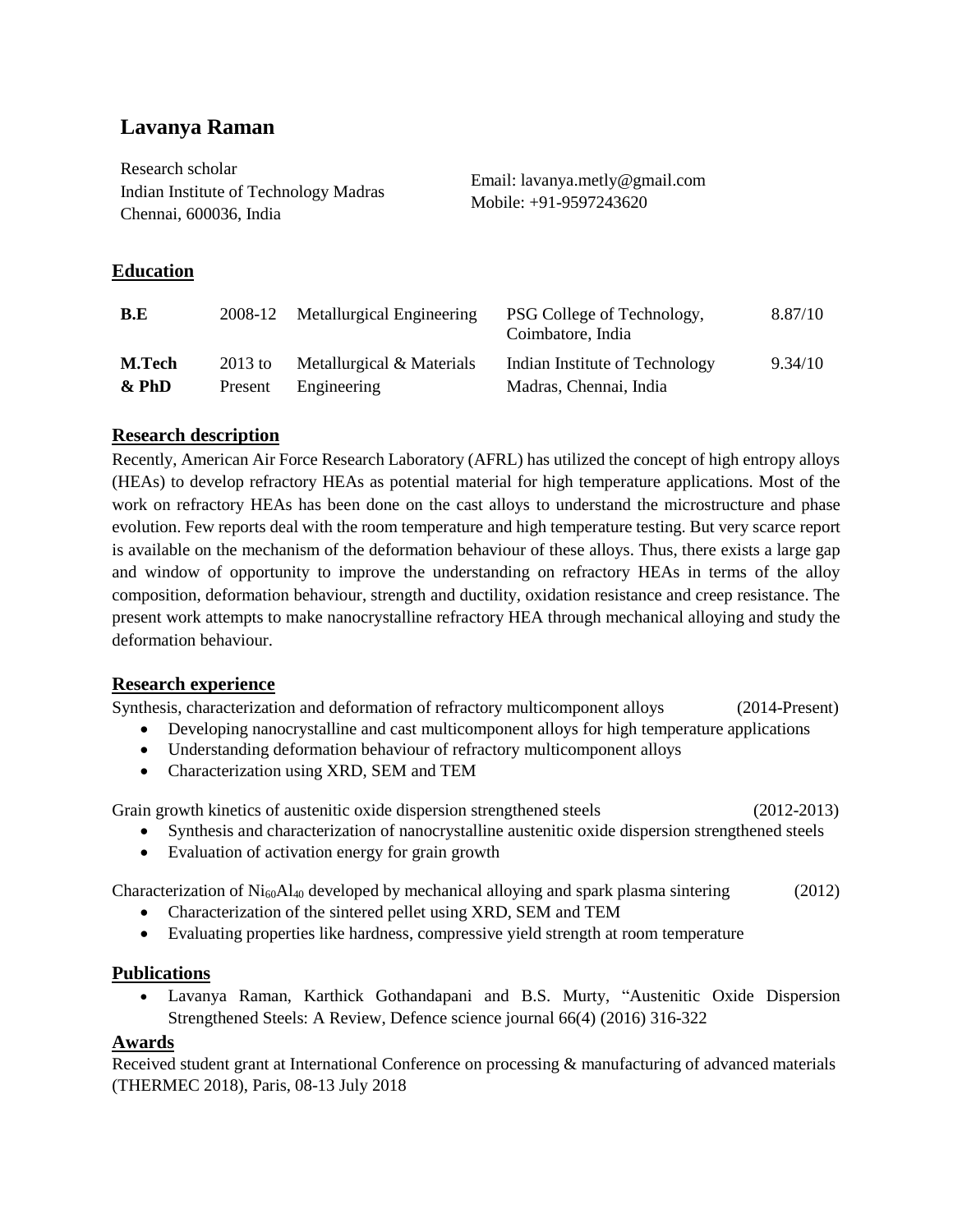### **Conference presentations**

- Lavanya R, S.V.S. Narayana Murty, Ravi Sankar Kottada, B.S.Murty, Alloying and deformation behaviour of nanocrystalline multicomponent equiatomic refractory alloys synthesised through mechanical alloying, International Conference on processing & manufacturing of advanced materials (THERMEC 2018), Paris, 08-13 July 2018
- Lavanya R, Hot Compression Behavior of Refractory High Entropy Alloy, In-House Symposium (IHS), IIT Madras, India, 29 - 30 July 2017
- Lavanya R, S.V.S. Narayana Murty, Ravi Sankar Kottada, B.S.Murty, Hot deformation behaviour of a refractory high entropy alloy, International Workshop on High Entropy Materials (IWHEM-2017), UoH and IIT Hyderabad, 11-12 March 2017
- Lavanya R, Renuka Gudhe, S.V.S. Narayana Murty, Ravi Sankar Kottada, B.S.Murty, Synthesis, Phase Evolution and Mechanical Property Study on CrMoNbTiW Refractory High Entropy Alloy, International Symposium for Research Scholars (ISRS), IIT Madras, 21 Dec - 23 December 2016
- Lavanya R, S.V.S. Narayana Murty, Ravi Sankar Kottada, B.S.Murty, Mechanical Behaviour of CrMoNbTiW Refractory High Entropy Alloy, International Conference on High Entropy Materials (ICHEM), Taiwan, 06-09 November 2016
- Lavanya R, Geeta Kumari, S.V.S. Narayana Murty, Ravi Sankar Kottada, B.S.Murty, Synthesis, Phase Evolution and Mechanical Property study on Refractory High Entropy Alloy, In-House Symposium (IHS), IIT Madras, India, 27 - 28 January 2016
- Lavanya R, B.S.Murty, Grain growth kinetics of Austenitic ODS Steels, National Metallurgist Day – Annual Technical Meeting 2014, College of Engineering Pune, 12-15 November 2014

## **Experimental Skill Proficiency**

Hands-on experience on operating

- Fritsch P5 high energy ball mills
- Spark Plasma Sintering machine(Dr Sinter SPS 5000, Japan)
- X-ray Diffractometer (X'pert Pro- PANalytical)
- Scanning Electron microscope (FEI-Quanta 400 and Inspect-F)
- Transmission Electron microscope (Philips CM12, FEI TECHNAI 12)
- High Temperature UTM (Z100 Zwick)
- GLEEBLE 3800 Thermomechanical simulator

# **Other Academic Research Oriented Responsibilities**

- Supervised seven summer interns (2013-2018)
- Student in-charge, XRD facility, Nano Lab, Dept Metallurgical and Materials Engineering, IIT Madras (2012 – 2014).
- Teaching assistant for graduate course "Practical TEM" (July-Nov 2015 to Dec 2017).
- Teaching assistant for undergraduate course "Mechanical Testing Lab" (Jan-May 2017).
- Teaching assistant for an undergraduate student "Introduction to Metallurgical and Materials" Engineering" (Jan-May 2017)

### **Extra-curricular activities**

- **Organizer** for Paper and Poster session, **Amalgam** (Tech-fest), Dept of MME, IIT Madras (2017)
- **Core member** of **Amalgam** (Tech-fest), Dept of MME, IIT Madras (2017)